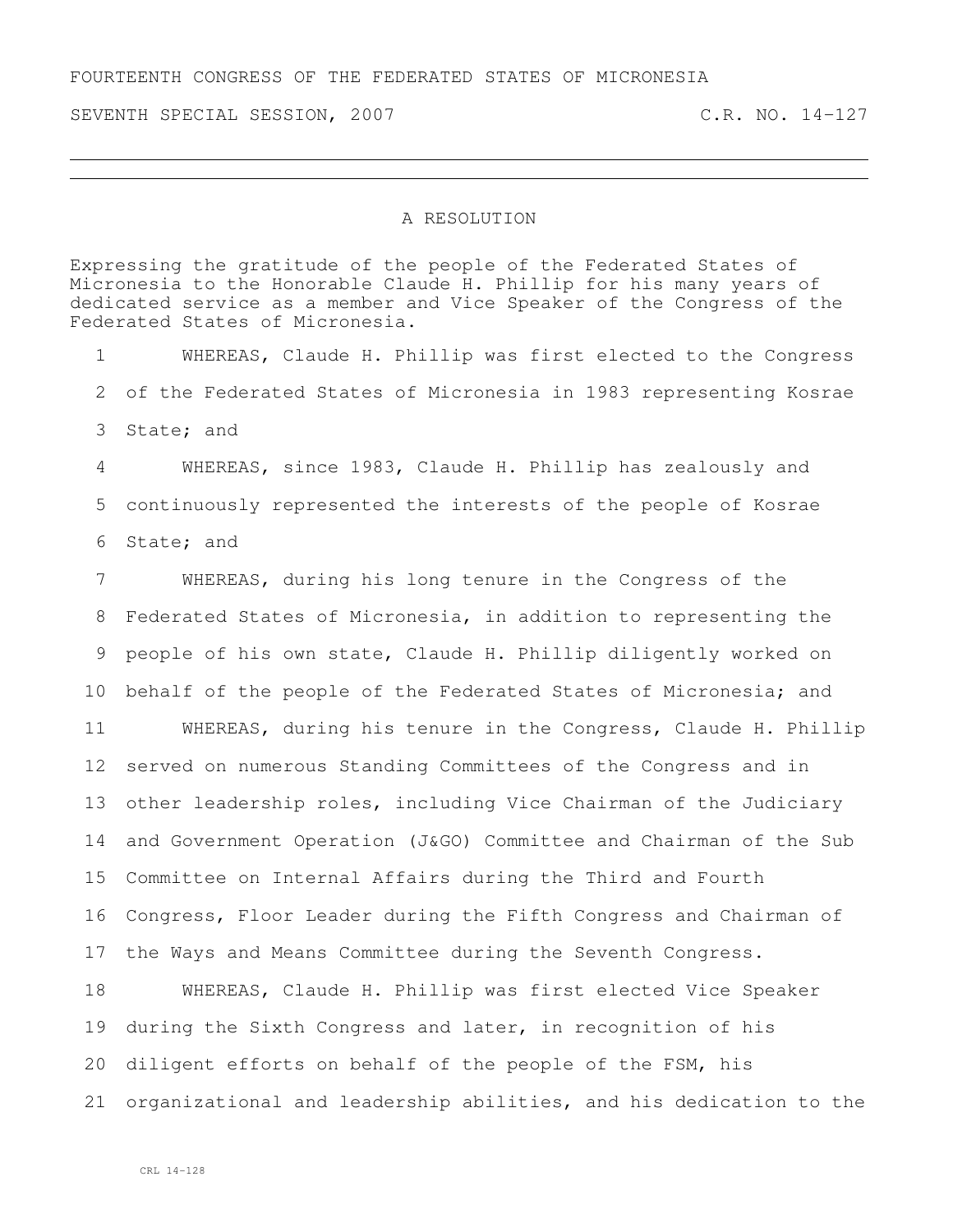principles of democracy, his fellow members again elected Claude H. Phillip as Vice Speaker of the Ninth Congress in 1995 and have returned him to that office during each Congress that was convened from that time until the present; and,

 WHEREAS, Claude H. Phillip's many positive and productive contributions to the Congress and to the Federated States of Micronesia are too numerous to be listed herein; now, therefore,

 BE IT RESOLVED by the Fourteenth Congress of the Federated States of Micronesia, Seventh Special Session, 2007, that the Congress of the Federated States of Micronesia hereby expresses its sincere thanks and the sincere gratitude of the people of the Federated States of Micronesia to Claude H. Phillip for his dedication to public service, his personal sacrifice, and his vision in helping the Congress and the people of the Federated States of Micronesia;

- 
- 
- 
- 
- 
- 
- 
- 

- 
- 

of 2